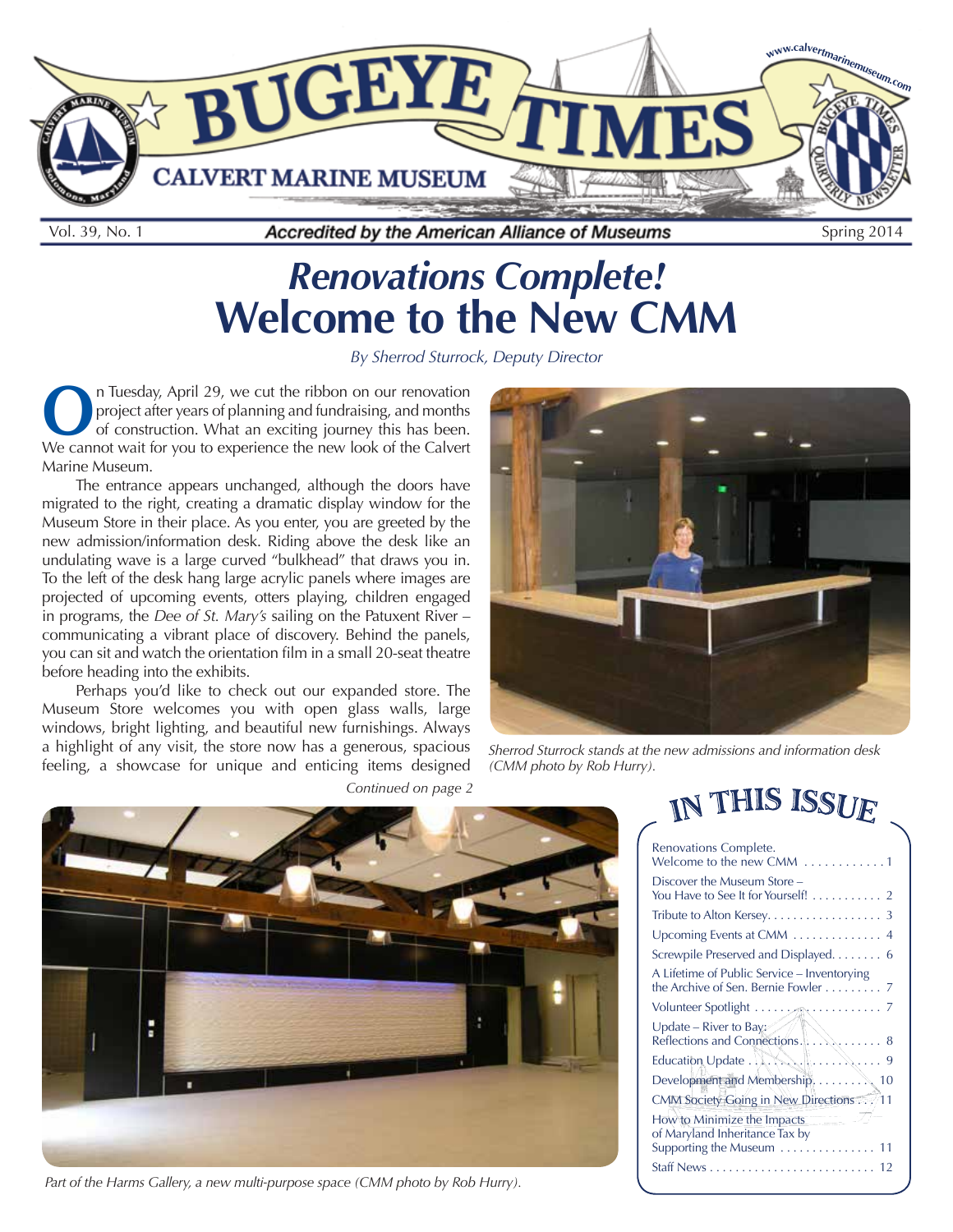#### <span id="page-1-0"></span>*Renovations Complete! Welcome to the New CMM* **(Continued from page 1)**

to tempt you into taking a bit of the experience home.

You hear an announcement that a program is starting in the Harms Gallery. As you enter what used to be our auditorium, you are greeted by a bright open room with a stage positioned at one end and seating arranged around it. At the far end of the room an accent wall covered with what appears to be frozen waves is framed by handsome dark wood. Wall sconces throw light into the beautiful wooden beams above. Floating "clouds" absorb sound to create an acoustically pleasing experience.

On another occasion, you might come to the museum for a special event to find the wall between the lobby and the Harms Gallery has disappeared, and the space opened up with cafe tables arranged around the dance floor and a band playing on the stage. Or perhaps you visit during the Solomons Maritime Festival and discover that the Harms Gallery has been transformed into a home crafts display and demonstration area.

BUGEYE TIMES

Quarterly Newsletter of the Calvert Marine Museum (A Division of Calvert County Government) and the Calvert Marine Museum Society, Inc. (ISSN 0887-651X)

**C. Douglass Alves Jr.,** *Director* **Sherrod Sturrock,** *Deputy Director and Editor* **Robert Hurry,** *Photo Editor*

The bugeye was the traditional sailing craft of the Bay, and was built in all its glory at Solomons, the *"Bugeye Capital of the World."* Membership dues are used to fund special museum projects, programs, and this newsletter. Address comments and membership applications to:

Calvert Marine Museum Society, Inc. P.O. Box 97 Solomons, MD 20688-0097 410-320-2042 FAX 410-326-6691 TDD 410-535-6355 Museum Store: 410-326-2750

**www.calvertmarinemuseum.com**

Layout by Stuller Designs







*The accent wall in the Harms Gallery (CMM photo by Bob Hall).*

This project is the first phase of a multi-phase renovation outlined in our 2008 master plan. G.W.W.O. Architects from Baltimore created the design and Desbuild, Inc. out of Hyattsville won the construction bid. The total project cost, including design, construction, and equipment, is \$2,165,000. Of that amount, the county contributed \$985,000, the state contributed \$290,000 through a bond bill and a grant from the Southern

Maryland Heritage Area Consortium, and the museum provided \$835,672.

The second phase of the project involves expanding the mezzanine level to create additional educational space designed to accommodate our highly successful and fast growing educational programming. The goal is to fund this project and construct it within the next five years. Cost is estimated at \$750,000 in 2014 dollars.  $\triangle$ 

## **DISCOVER THE MUSEUM STORE – YOU HAVE TO SEE IT FOR YOURSELF!**

*Maureen Baughman, Store Manager*

In the last *Bugeye Times* I asked for your support to help us make the new Museum Store a reality. Now, I want to thank all of you who n the last *Bugeye Times* I asked for your support to help us make the new Museum Store a reality. responded and share with you my excitement at what we have been able to accomplish together.

The beautiful tile floor has been laid. The contractor has installed the new glass walls and sliding glass doors. All the drywall is up and painted. The new furniture has been installed. Our storefront window has been revealed … the new, expanded, bigger and better than ever Museum Store is ready for prime time. I can't wait to show it to you.

No doubt you've wondered what museum staff has been doing



 *Museum Store Manager Maureen Baughman arranges a seasonal merchandise display Continued on next page (CMM photo by Rob Hurry)*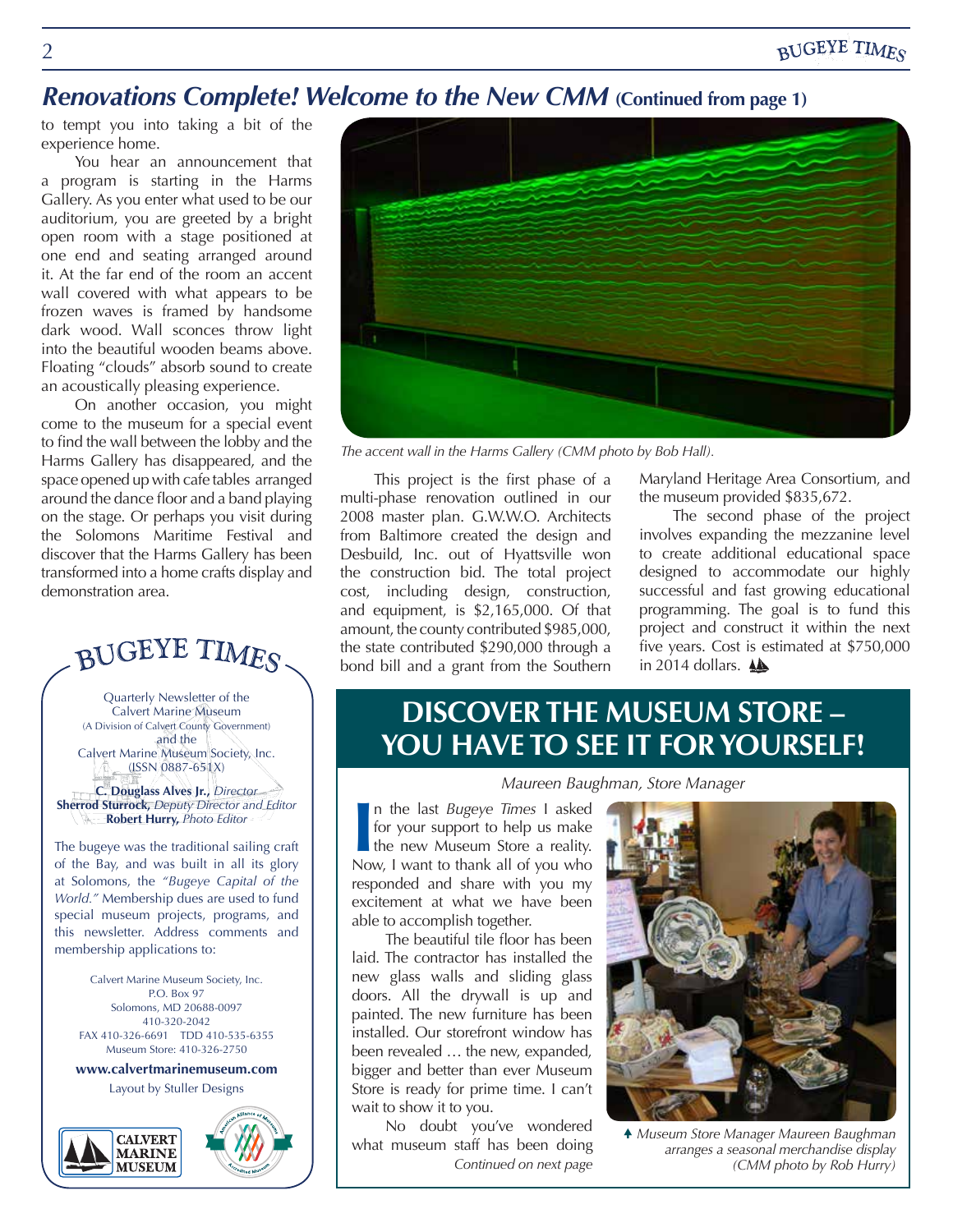#### <span id="page-2-0"></span>*Discover the Museum Store — You Have to See It For Yourself!* **(Continued from page 2)**

while the museum has been closed. Personally, I've never been busier. Once it became clear that we would be able to include the store in the project, I got busy raising funds, designing a layout, selecting a vendor, and ordering new fixtures and furnishings. Then I started working on filling all those new shelves and display cases with the unusual and delightful items you have come to expect at the Museum Store. I promise you will not be disappointed.

Opening day is Saturday, May 3, which happens to be the Solomons Maritime Festival. We are especially excited to welcome all of our members, both new and old, to celebrate our reopening. Don't forget your member's 10% store discount, and 20% off on the 20<sup>th</sup> of every month. Consider this a special invitation to come share the excitement. We'll be here ready to welcome you.  $\triangle$ 

> *Assistant Store Manager Kim Zabiegalski always greets customers with a warm smile (CMM photo by Rob Hurry).*



## **TRIBUTE TO ALTON KERSEY**

#### *The Founders Plaque at the museum's front door reads:*

*In Recognition of the Founders of the Calvert Marine Museum who shared the vision, dedication, and commitment to mold their dream into a reality:* 

Daniel Barrett Jr., William L. Dovel, Alton S. Kersey, Joseph C. Lore Jr. and James LeRoy "Pepper" Langley

**O**n February 20, the museum lost<br>
another founder: Alton Kersey.<br>
Alton met his wife, Joann Lore,<br>
at William and Mary Collogo in the oarly another founder: Alton Kersey. at William and Mary College in the early 1950s. After graduation they returned to Solomons and Alton went to work for his father-in-law, Joseph Lore, at the J.C. Lore and Sons oyster house. In those early years he restored and maintained the *Wm. B. Tennison*, a bugeye that served as the buyboat for the oyster house. To quote his daughter, Melissa, the work gave Alton "a newfound respect for wooden boats and the maintenance it took to keep them afloat. It also gave his father-in-law a glimmer of hope that he really was the right guy for Joann."

In the late 1960s, Alton was part of an increasingly vocal group advocating to preserve the maritime heritage of Solomons. And he and Joann numbered among the founders who in 1970 opened

the "Solomons Maritime Museum" in a temporary building on Solomons Island. Later, when the Lore Oyster House ceased operations in the late 1970s, Alton and Joann worked with then director Ralph Eshelman to make sure both the oyster house and then the *Wm. B. Tennison* became part of the museum's holdings.



*Alton Kersey with golden retriever, Casey, in 2014 (CMM Photo by Sherrod Sturrock).*

Alton took a proprietary attitude toward the museum, for obvious reasons. He was a tireless advocate, frequently calling with observations or suggestions or ideas on how to make the museum better. He never wavered from that original vision to preserve the maritime heritage of the area. He was very proud of the museum and what it had become. For several years, he and Joann volunteered for First Free Friday, teaching kids how to tie knots and lasso a piling. One night as he was leaving he asked a young boy what he thought of the place. The boy looked up at him and said: "This is the best place in the world!" Alton would repeat that story with a smile on his face and a twinkle in his eye. And then add a suggestion that would make it just that little bit better.

Alton was a frequent visitor to the museum, and a fixture at any official event, always well turned out in a sports

coat and tie. Dressing up, he said, was a sign of respect. We honor him as a museum founder, a lifetime member of the museum, a tireless advocate, an active and involved citizen of Solomons, and a true friend. He dedicated his life to making this community a better place to live, and we join with many others in celebrating his remarkable legacy.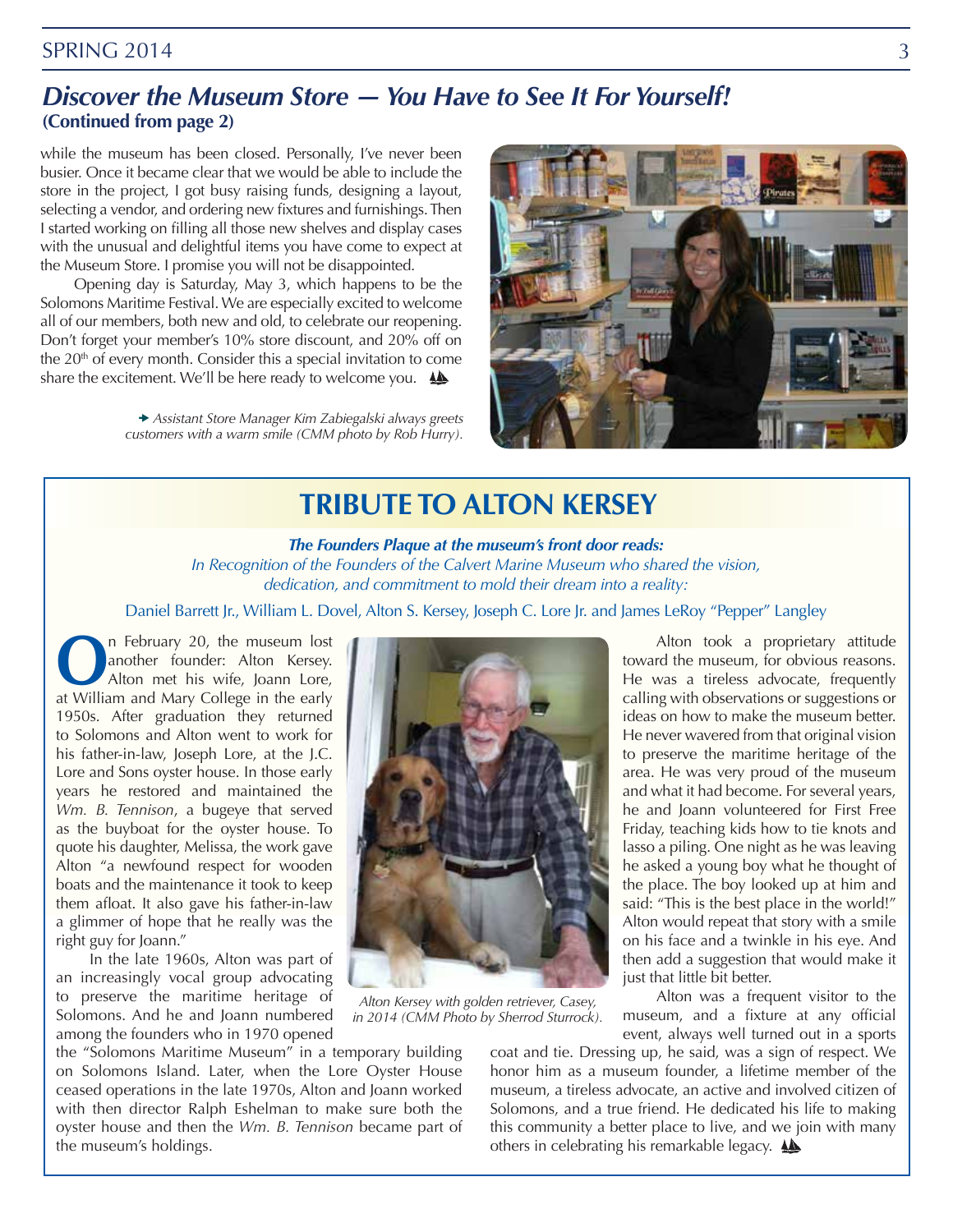# **Upcoming Events at CMM**

#### **GRAND REOPENING Serves up Southern Maryland Traditions at the 2014 Solomons Maritime Festival: Saturday, May 3, 10:00 a.m. – 5:00 p.m.**

There is no better way to celebrate the traditional heritage of Southern Maryland than the Solomons Maritime Festival. This year's event coincides with the reopening of the museum, and we expect record numbers. Highlights include the perennially popular Antique Boat and Marine Engine Show now in its  $15<sup>th</sup>$  year, master maritime carvers, Chesapeake Bay retriever demonstrations, crafts and cooking demonstrations, traditional music, and boat rides aboard the *Wm. B. Tennison*. New this year will be wet plate photography demonstrations. It's also a perfect opportunity to see all the changes we made during the renovation. The museum and all activities are FREE.

 The Solomons Maritime Festival is sponsored by Calvert County Board of Commissioners, Calvert County Watermen's Association, Chesapeake Energy Services, Harbor Island Marina, Inc., Holiday Inn Solomons, McCready Boat Yard, Papa John's Pizza, Patuxent Small Craft Guild, Spring Cove Marina, Washburn's Boat Yard, and Zahniser's Yachting Center. For more information, please call Sherry Reid at 410-326-2042 x 19, or visit the museum website at www.calvertmarinemuseum.com.



 *Allie Clark gets some toy boat building help from her mom, Barbara Clark, at the 2013 Solomons Maritime Festival (CMM photo by Bob Hall).*

 *Motors and boats on display during the Antique Boat and Marine Engine Show portion of the Solomons Maritime Festival in 2013 (CMM photo by Rob Hurry).*

#### **Star Spangled Celebration: Tall Ship Invasion: June 21 – 22, Solomons**

Tall Ships are coming to Solomons! The Calvert Marine Museum has enlisted four tall ships to participate in the Star Spangled Celebration of the War of 1812 Bicentennial. On June 17, The *Kalmar Nyckel* from Wilmington, Delaware, will be the first to arrive, with its distinctive bright blue hull and tall masts, and will dock at Waterman's Wharf. On June 18, *The Pride of Baltimore II* arrives, docking at the Solomons Island Yacht Club. On June 19, the beautiful schooner *Sultana* from Chestertown, Maryland, is scheduled to dock at Zahniser's Yachting Center, and the *Dove* from Historic St. Mary's City will dock at the museum on June 20th.

On Saturday, June 21, the museum is open free to the public and all ships are offering free "Open Ship" tours from 9 a.m. – 11 a.m. Transportation between docking sites will be provided so that visitors can park at the museum and move readily from ship to ship. On Sunday, June 22, all ships will be sailing in convoy up the Patuxent River and anchoring offshore at Jefferson Patterson Park and Museum to participate in the re-enactment of the Battle of St. Leonard Creek. For schedules, information on public sails, and details, check the museum's website at www.calvertmarinemuseum.com.

Don't miss The 1812 Fair and Reenactment at Jefferson Patterson Park and Museum that weekend. Visitors can enjoy 1812 reenactors encampments, skirmishes, and living history. Battle demonstrations will take place Saturday at 11a.m. and 3p.m. On Sunday the battle reenactment at 2 p.m. Details can be found at http://www.jefpat.org/1812war.



 *Tall ship* Kalmar Nyckel

<span id="page-3-0"></span>[4](#page-0-0)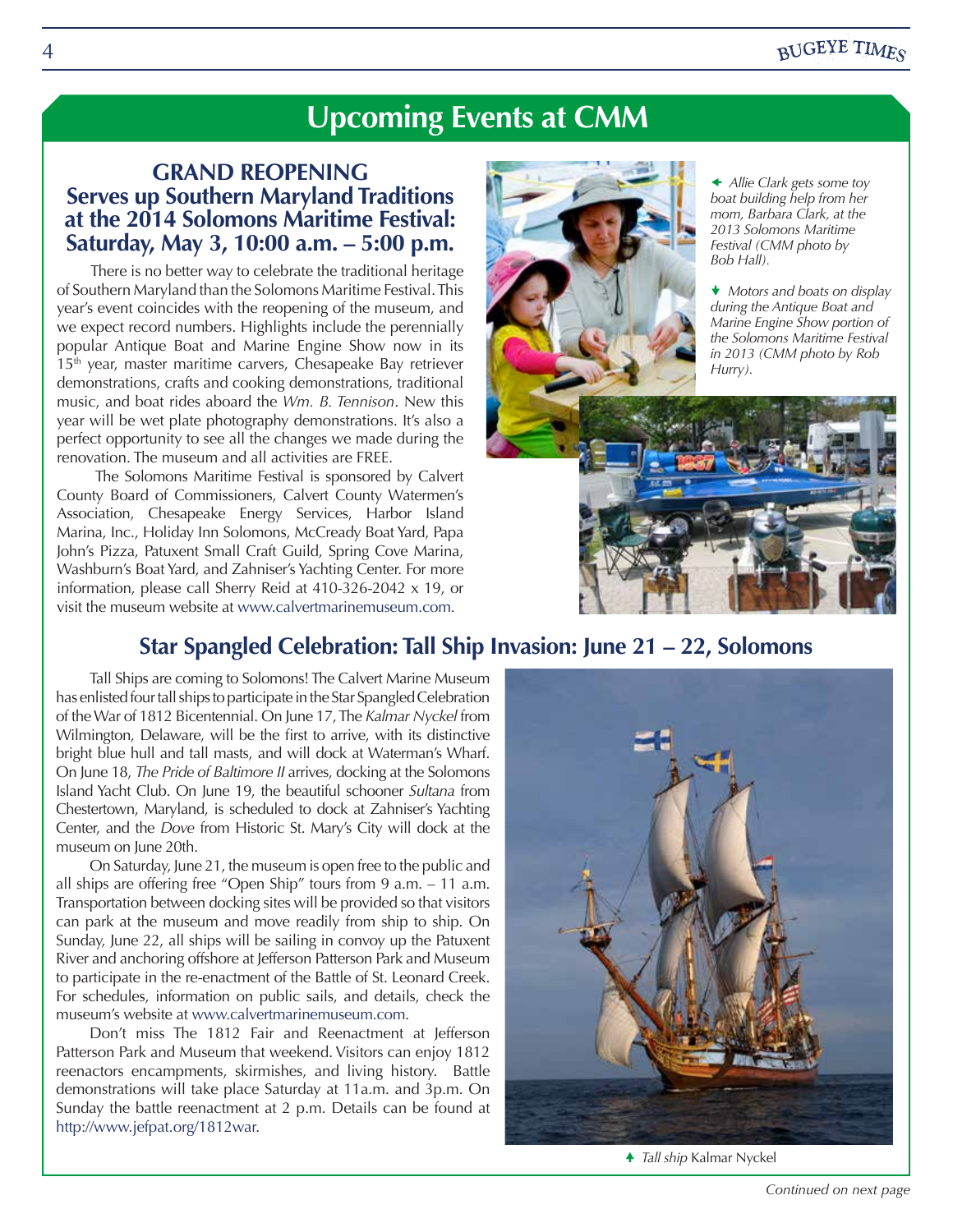# **Upcoming Events at CMM**





*This event is a joint project of the Friends of Jefferson Patterson Park, the Calvert County Board of County Commissioners and the Calvert County Chamber of Commerce and has been financed in part with state funds from the Maryland War of 1812 Bicentennial Commission, an instrumentality of the State of Maryland. However, the contents and opinions do not necessarily reflect the views or policies of the Maryland War of 1812* 

*Bicentennial Commission. Additional sponsors include The Rickwood Mortgage Team First Home Mortgage and The McNelis Group Real Estate Services.*



 *Schooner* Sultana  *Reenactors prepare for skirmish at Jefferson Patterson Park & Museum.*

#### **OtterMania! Saturday, July 12, 10 am – 5 pm**

With the Estuarium out of commission and the aquarists up to their gills in finishing the new exhibit, Sharkfest was not an option this year. This gives us a perfect opportunity to celebrate everyone's favorite otters. During OtterMania you can discover fascinating facts about otters from around the world and then play the Otter Jeopardy Game for special prizes. In the Harms Gallery see a show of our otters' best artwork – all available for sale. You'll have a chance to add your own artistic renderings of the otters or help paint the otter mural. Squeak, our otter mascot, will be on hand to





tell some otter stories and lead everyone in a dance competition doing, what else? The Swim! And don't miss the Silent Auction opportunity to win an Otter Lovers Art package. Our Volunteer Council will be on hand selling otter-themed snacks and fabulous face painting will be available for a \$5 charge. Free with museum admission unless otherwise noted. As always, members get in free.  $\triangle$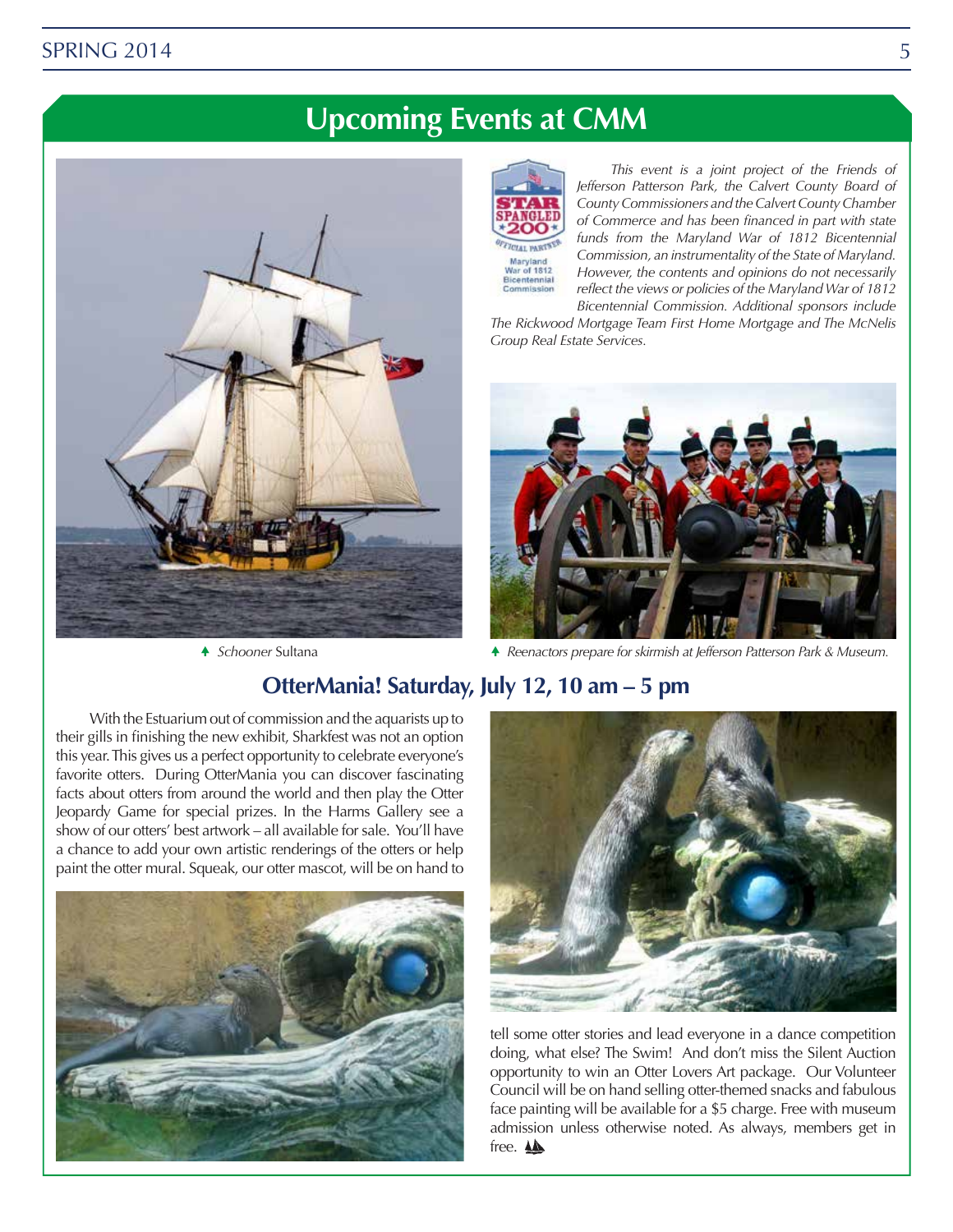# **Screwpile Preserved and Displayed**

*By Robert Hurry, Museum Registrar*

<span id="page-5-0"></span>**V** isitors to the Drum Point Lighthouse<br>learn that the cottage style structure<br>was supported by screwpiles – and<br>now they can see one for themselves. Onelearn that the cottage style structure was supported by screwpiles – and now they can see one for themselves. Onehundred and thirty years after it was installed as a support piling for the Drum Point Lighthouse, one of the original screwpiles has been conserved and is on display beneath the lighthouse.

The seven pilings that supported the lighthouse were screwed into the shoal off Drum Point during a three-day period beginning July 19, 1883. When the lighthouse was moved to the museum grounds in 1975, the solid, wrought iron pilings were cut off just above the high tide mark and the lower sections with their cast iron helical screw augers were left in place. In January 2001, the museum learned that a marine construction crew had excavated four of the foundation pilings from the original lighthouse site and deposited them on a nearby beach.

Dislodged from their marine home where they had happily resided since 1883, the iron pilings began to deteriorate as soon as they were exposed to air. The museum took on the responsibility of retrieving and preserving them. Using a hired crane truck, the pilings were taken to the museum grounds where they were kept wet to slow down the rate of deterioration while we consulted several conservators who specialize in marine archaeological artifacts.

After some deliberation, we decided to cut a section of one piling with its screw still attached and to embark on a multiyear regime to conserve it and another detached screw auger. The other sections were then submerged in the museum's boat basin to preserve them.

Marine sediments were mechanically removed from the iron surfaces to begin the preservation process. The next, and most lengthy, step was to place the artifacts in an electrolytic solution to leach out chlorides that



*Drum Point Lighthouse at its original location, 1915 (U.S. Coast Guard photo).*



*Maryland Archaeological Conservation Lab conservator Caitlin Shaffer removing corrosion from screwpile, 2012. (MAC Lab Photo by Nichole Doub)*

threatened to deteriorate the iron. Curator Richard Dodds enlisted the talents of long-time volunteer Paul Adams to work out the logistics of the electrolysis process. After consulting with Howard Wellman, chief conservator for the Maryland Archaeological Conservation Laboratory (MAC Lab), Adams developed a plan of action. He custom fashioned steel mesh to act as anodes, wired the necessary electrical components, and identified the chemicals needed to conduct electrolysis. A fiberglass tank was retrofitted by Adams to hold the artifacts and the electrolytic solution and a recirculating pump was installed. Thus began a multiyear process of treatment. After several years, the solution's readings reached chloride levels that were comparable to tap water.

In late 2011, the MAC Lab was contracted to complete the treatment of the two screwpiles and prepare one for exhibit at the museum. Chief Conservator Nichole Doub directed the work and Conservator Caitlin Shaffer and intern Adrienne Sweatman conducted the hands-on cleaning, preparation, treatment, and coating of the artifacts over an eightmonth period. The final phase of treatment was the application of a sealant of carnuba wax that can be reapplied, as needed.

Museum staff transported the conserved artifacts back to Solomons in September 2012 and placed one in storage. Exhibit Technician Tim Scheirer researched the best method to display the other screwpile. Taking into account the weight of the shaft and screw at 1,342 pounds, he designed and fabricated a custom cradle and railing system to support and protect the artifact. In late 2013, the screwpile was installed next to the center piling below the Drum Point Lighthouse with temporary signage. It will serve as a valuable interpretive tool in telling the story of the lighthouse. **A** 



*Paul Adams adjusting customfitting anode around screwpile in the electrolysis tank, 2002. (CMM Photo by Rob Hurry)*



*Richard Dodds, left, and Tim Scheirer checking fit of screwpile in its custom display cradle. (CMM Photo by Rob Hurry)*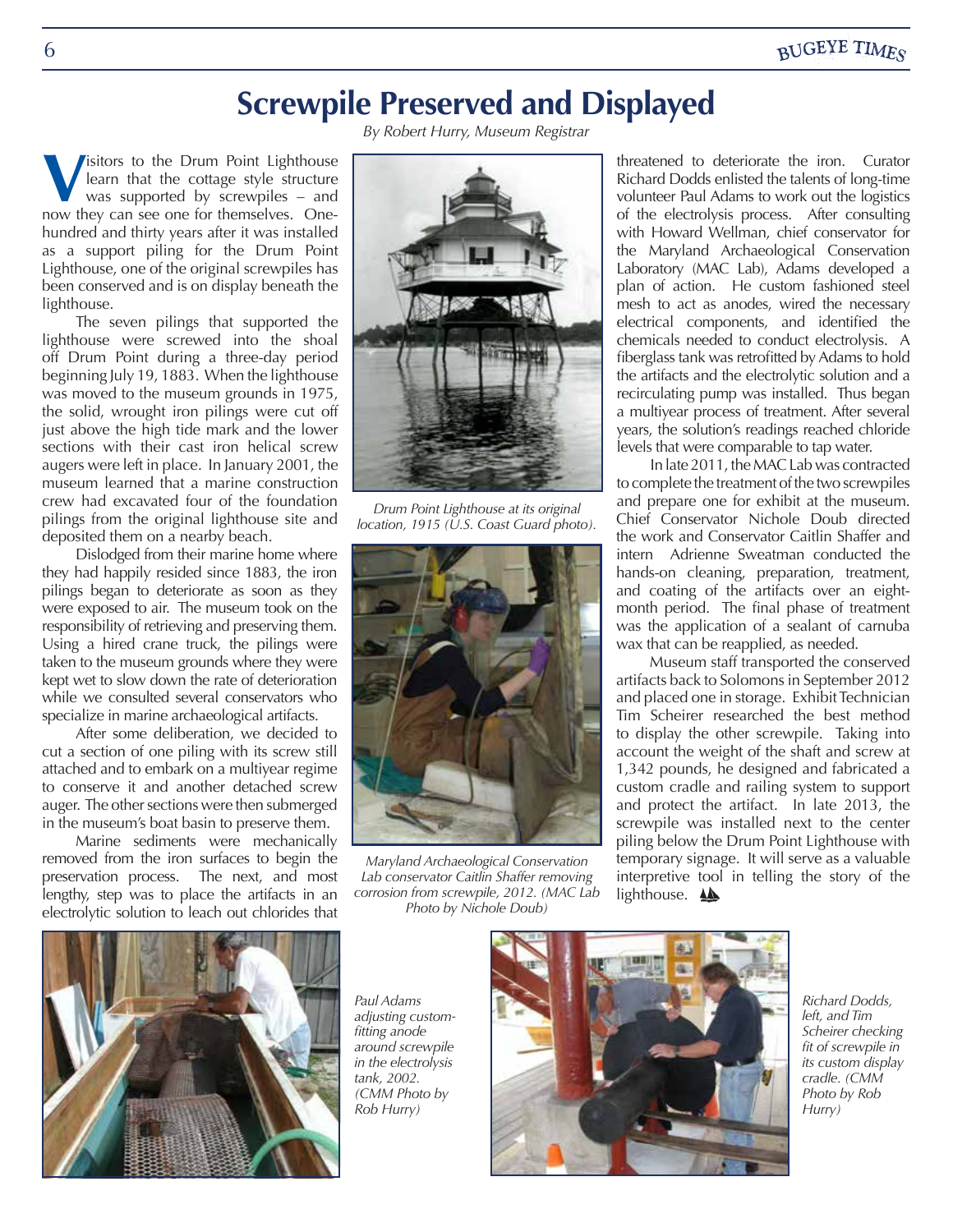#### <span id="page-6-0"></span>**[SPRING 2014](#page-0-0)**

# **A Lifetime of Public Service – Inventorying the Archive of Senator Bernie Fowler**

*By Richard Dodds, Curator of Maritime History*

**S** well-known and respected enator C. Bernard (Bernie) Fowler is probably one of Calvert County's most politicians. Fowler's career of public service started in 1963 with his election to the Calvert County Board of Education. This was followed by twelve years as Calvert County Commissioner from 1970 to 1982. In 1983 he was elected to the Maryland Senate, a position he held until retiring in 1994. Along the way, Sen. Fowler served on the Chesapeake Bay Commission, the Patuxent River Commission, and the Tri-County Council for Southern Maryland. He also played a key role in developing



*Senator Bernie Fowler addressing the State of the River Summit in 2007 (CMM photo by Bob Hall).*

the first comprehensive plan for the county, and was a founder of the Calvert Alliance Against Substance Abuse.

Today, Sen. Bernie Fowler is perhaps best known for his longstanding and passionate commitment to cleaning up the Patuxent River. Growing up on the shores of this beautiful waterway, he remembers the days when hard working families made a living harvesting the abundant fish, shellfish, and crabs in its clear waters. Much of his political career has been spent in trying to reverse the tide of neglect. The Annual Patuxent River Wade-In on the second Sunday in June has focused attention on the river and features Sen. Fowler's "Sneaker Index," an informal but effective measure of water clarity.

In late 2012, Sen. Fowler approached the museum about the future of his extensive archive, built up over a lifetime of public service. The collection includes awards and other memorabilia,

documents, news clippings, and audiovisual materials. Due to the size and diverse subject matter of the archive, it was agreed that a detailed inventory of the collection should be a necessary first step. A budget was prepared and funds sought to hire an archival assistant to work under the direction of the maritime history department. The museum was fortunate to obtain a grant from the Keith Campbell Foundation, and a donation from Bernie Fowler Jr. to help pay the cost. Financial support also came from a benefit concert featuring Mac Walter and John Cronin, and from a mini-grant from the Southern Maryland Heritage Area Consortium and the Maryland Heritage Area Authority.

With funding in place, the museum hired Paul Doherty of

Chesapeake Beach to conduct the inventory. Paul set to work at the Fowler residence in the fall of 2013, systematically going through the archive and creating an index with a brief description of each item or group of items and categorizing items according to subject areas. Selected items were also photographed. Fortunately, most of the archive was well organized and in good condition. This inventory is now complete, with 1,254



*Paul Doherty inventorying Bernie Fowler's extensive archives in 2013 (CMM photo by Rob Hurry).*

items included. In the next few months, the museum will partner with organizations and individuals to seek ways of preserving this important record of Calvert County history during a period of rapid change, both on land and in the water.

# **Volunteer Spotlight** *By Sherry Reid, Volunteer & Events Coordinator*

What we were used to seeing each day in the museum have been<br>temporarily off duty. The staff has been getting to those "back<br>hurnor" projects and the volunteers have been great about coming in and that we were used to seeing each day in the museum have been temporarily off duty. The staff has been getting to those "back burner" projects and the volunteers have been great about coming in and helping wherever they are needed. One of the more interesting of these special assignments has been matching oyster shells for aquarist Laura Magdeburger to use in the new oyster reef exhibit. Some of the volunteers have been able to continue their behind-the-scenes work through the renovation period in areas such as the library, development office, paleo prep lab, estuarine biology, and the Patuxent Small Craft Guild. Several volunteers have also been pitching in to assist exhibits staff with construction of the new estuarine biology exhibit. So, despite being closed, CMM continues to be a beehive of activity.

Some days it is challenging to get around the museum with everything that's going on. The end is in sight – and it's very exciting to see all the changes taking shape. We look forward to having all of our volunteers back in place to greet the visitors when the museum reopens in May. Thanks for your patience and your help with the special projects. Spring will come and life at CMM will get back to normal soon.  $\triangle$ 

 *Patuxent Small Craft Guild volunteers Ed Geis, left, and Ray Brule touching up paint on*  Dee of St. Mary's *(CMM photo by Rob Hurry).*





 *Volunteers Tom Younger, left, and Jim Wilson helping the Exhibits staff prepare the Estuarine Biology Gallery (CMM photo by Rachel Reese).*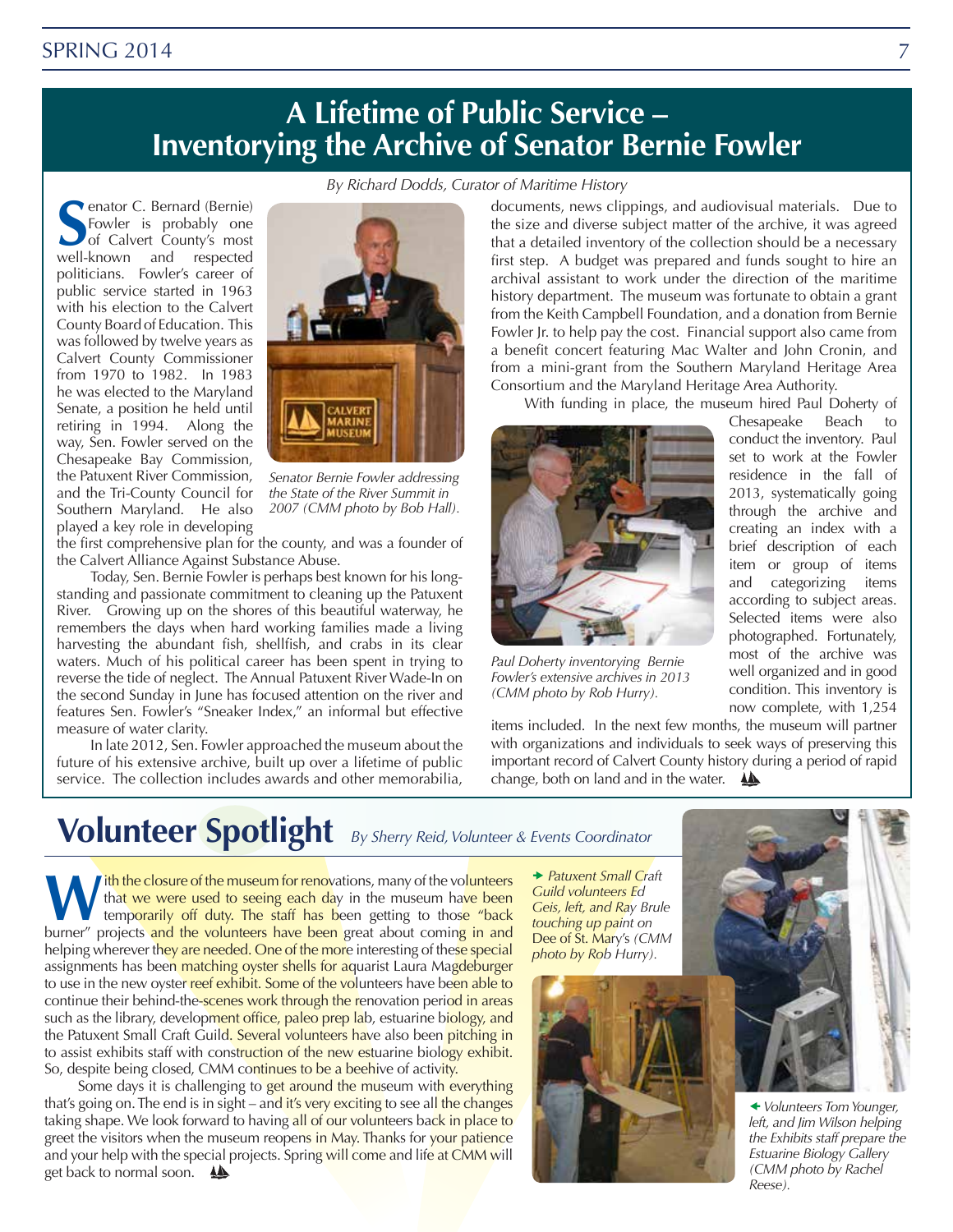# *UPDATE – River to Bay: Reflections and Connections*

*By David Moyer, Curator of Estuarine Biology*

<span id="page-7-0"></span>**E** very day there is some new development in the estuarine gallery as we continue to work on renovating that space. One morning a tractor trailer pulled up with all of very day there is some new development  $\blacksquare$  in the estuarine gallery as we continue to work on renovating that space. One the new fiberglass tanks and the entire CMM staff turned out to help unload them and move the tanks into the museum. It was quite a feat hoisting the heavy tanks into the custom built frames, but thanks to creative teamwork, they slid in like they were made for each other. Nothing got broken and everything fit; a good day. Now it is a matter of assembling the major pieces and putting together what is sure to be an awesome exhibit.



*New, circular adaptations tanks soon after installation (CMM photo by Dave Moyer).*

mary work zone for the exhibits team as they install the wall treatment throughout the main exhibit area. Evidence of their work is seen in the smoke, flying dust, and the smell of drying paint and the sounds of the nail guns and skill saws reverberate in everyone's ears. Jim Langley and Skip Edwards, working with our skilled volunteers Tom Younger and Jim Wilson, are transforming the gutted hall into an entirely new environment.

A new aquarium insert is being designed and fabricated offsite for the Beneath Our Bridges tank. The chain dogfish (our sole shark species) are resting patiently in their holding tank awaiting



*All hands work to unload adaptations tanks (CMM photo by Rob Hurry).*

We are renovating the invasive species area last and using it as a storage and staging area for the project as the rest of the museum prepares to reopen May 3. The exhibit entrance and transition from the paleontology gallery has become the pri-

*Aquarist Laura Magdeburger installing oyster reef (CMM photo by Bob Hall).*

installation of their new tank so they can take up residence. The coastal shallows and freshwater habitat areas have had a significant overhaul. We have lowered each aquarium for easier viewing by our younger guests and eliminated the step which often proved a tripping hazard. Each tank has received a filtration rebuild, and inspection and repair to the décor. The Reef Refuge oyster exhibit has a brand new reef that was painstakingly put together literally one oyster at a time by aquarist Laura Magdeburger. The Freshwater Angler exhibit just got stocked with replica pondweed shipped from the UK. The new Minnows exhibit is in place and will be the focus of significant plumbing over the next several weeks, as will the new circular adaptations tanks. All of the aquarists have been assigned new tanks to manage, new species to take care of, and the learning curve and excitement level are both high.

In the meantime, Tim Scheirer of exhibits has been painstakingly illustrating the continuous waterline mural while Rachel Reese works with the new back-lit graphics panels that will hold the text panels. The new fish sounds interactive – "What do the fish say?" – developed by Michael Godfrey is sure to be a hit, if the reaction from our evaluation focus groups is any indication. The computer station games are under development and will invite guests to play with what they learn and experience in the habitat zones. Tom Lewis,

*Continued on next page*



*Volunteer Tom Younger, right, assisting Skip Edwards with renovation work (CMM photo by Bob Hall).*



*Tim Scheirer preparing drawings for continuous waterline mural (CMM photo by Rachel Reese).*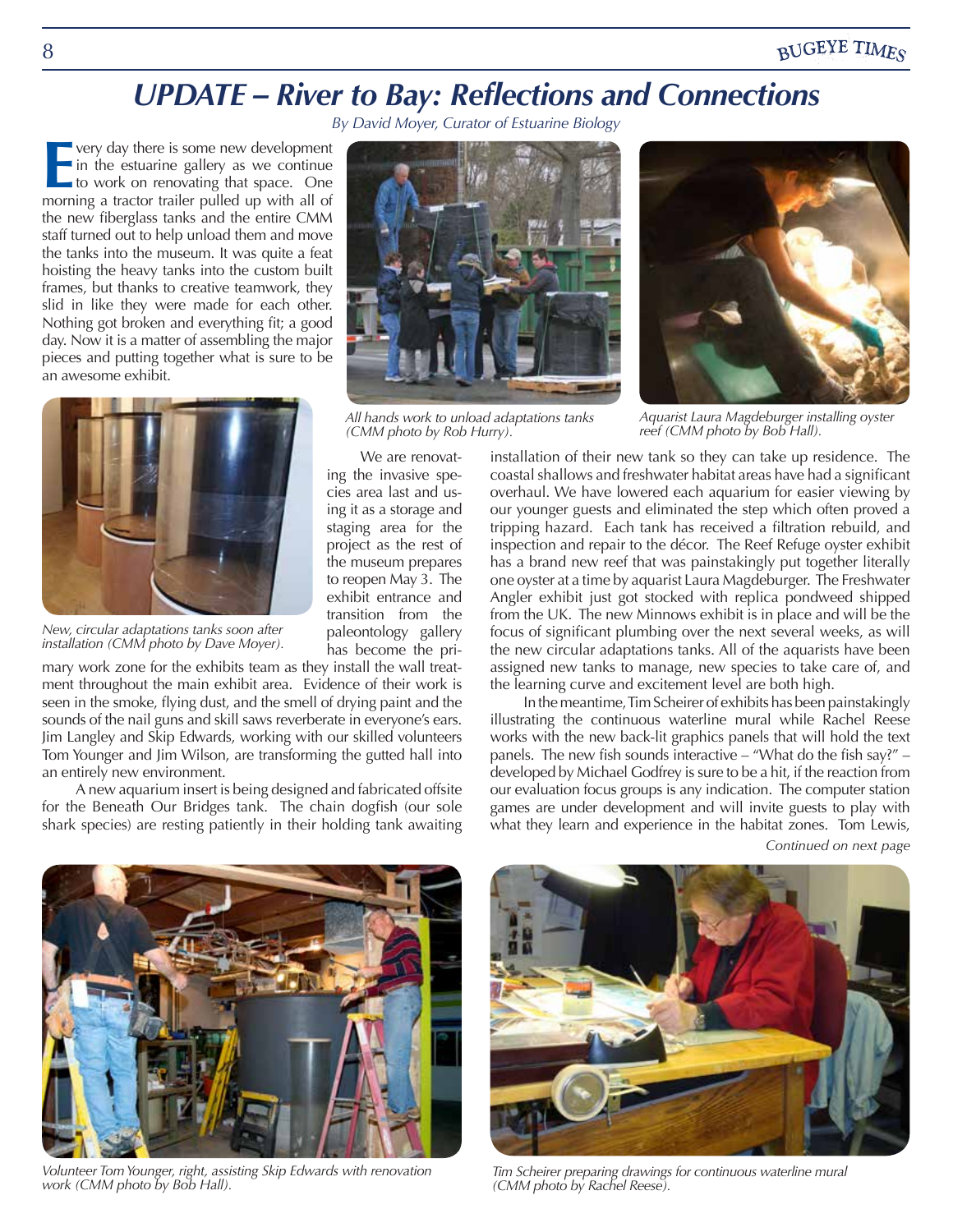#### <span id="page-8-0"></span>[SPRING 2014](#page-0-0) 9

#### *UPDATE – River to Bay: Reflections and Connections* **(Continued from page 8)**

on loan from the education department, has been hand cutting and individually crafting a school of sheet metal Rockfish chasing Menhaden (both predators and prey) for what is sure to be an eyecatching frenzy of mobile action.

Meanwhile the education staff is working on developing 'maker spaces' that invite guests to make or do something in the exhibit. There will be three of these activity areas spread through the gallery that are designed to illustrate some concept introduced by the exhibit text.

Volunteers and staff alike have all chipped in to ensure the success of this endeavor. We are lucky to have such an array of individual talents within our workforce. And we know you are going to love the results!

*As reported in the fall edition of the BT, we have received a large grant from the Institute of Museums and Library Services Museums for America, supplemented by a second grant from the Maryland* 



Tom Lewis assembling his rockfish mobile (CMM photo by Rob Hurry).

*Heritage Area Authority and a generous donation from Stan and Barbara Benning, to renovate our Estuarine Gallery. The proceeds of the May Bugeye Ball will also go to support this project.*

#### **EDUCATION UPDATE EDUCATION UPDATE**

**T**he education department has not been idle during the closure; we have been reworking our core programs, aligning school programs with the new standards, reaching out to new partners, and designing new programs. When we reopen in May, expect wonderful things.

We've been working hard on our summer sails and cruises. Virtually every Saturday from June through August you can venture out on the water to experience one of our cruises or sails. The *Dee of St. Mary's* public sails focus on our beautiful Chesapeake Bay; Lighthouse Adventure Cruises allow you to experience Chesapeake Bay lighthouses from the water; 1812 Sunset Supper Cruises aboard the *Tennison* are a fun way to learn about the War of 1812 from a local expert; and, as always, we've got special *Wm. B. Tennison* cruises throughout the summer – so many ways to enjoy the Chesapeake Bay.

We are also thrilled to announce the museum's inclusion as a State Aided Institution in the 2015 state budget, which will provide funding to support our educational programming. We greatly appreciate Governor O'Malley's support, and that of Senator Mike Miller, in making this funding possible. This will also enable us to subsidize getting students out on the *Dee of St. Mary's,* ensuring that we are able to support that exciting program.  $\Delta$ 

#### **ENVIRONMENTAL INSTITUTE EXPANDS TO SECOND WEEK**

CMM is teaming up with the University of Maryland Center for Environmental Studies Chesapeake Biological Lab (CBL) with support from the Cove Point Natural Heritage Trust to once again offer middle school students a unique in-depth summer experience. You can find details, fees, and registration information on our website: [LINK]

**Environmental Institute I will run from July 28 through August 1, 9:00 a.m. – 3:00 p.m.** This intensive program is designed for young people who have a strong curiosity about the natural environment. Participants will talk with CBL scientists who have collected base data on the Patuxent River and Chesapeake Bay for over 30 years. They will map the shoreline from aboard the skipjack *Dee of St. Mary's* and visit a shoreline restoration project at Cove Point and a living shoreline. The institute will conclude with team presentations for friends, parents, and colleagues about their findings.

**Environmental Institute II, limited to students who have completed Environmental Institute I,** takes place the following week, August 4 through 8. Students in this more advanced program will explore a key indicator of Chesapeake Bay health: the oyster. The *Dee of St. Mary's* serves as a floating classroom and will sail to an oyster hatchery at Morgan State University's Patuxent Environmental and Aquatic Research Laboratory. Participants will

 *Students work as a team to haul the mainsail on the* Dee of St. Mary's *during Environmental Institute (CMM photo by Sherrod Sturrock).*



interview local watermen about harvesting oysters, and visit the Lore Oyster House to learn about the oyster's journey from the oyster bed, to the processing plant, to the table. The highlight of the week will be an extended sail aboard the *Dee of St. Mary's* to Point Lookout State Park for an overnight camping trip.

#### **Special Opportunity for Grandparents and Grandkids age 8 – 12: Fossils, Fish and Fun!**

The week of June 23 through 27, the museum is hosting a Road Scholar Intergenerational Program that features the best the museum has to offer. Special rates are available for commuters. For a full description of the program and details, go to http://www. roadscholar.org and search Calvert Marine Museum.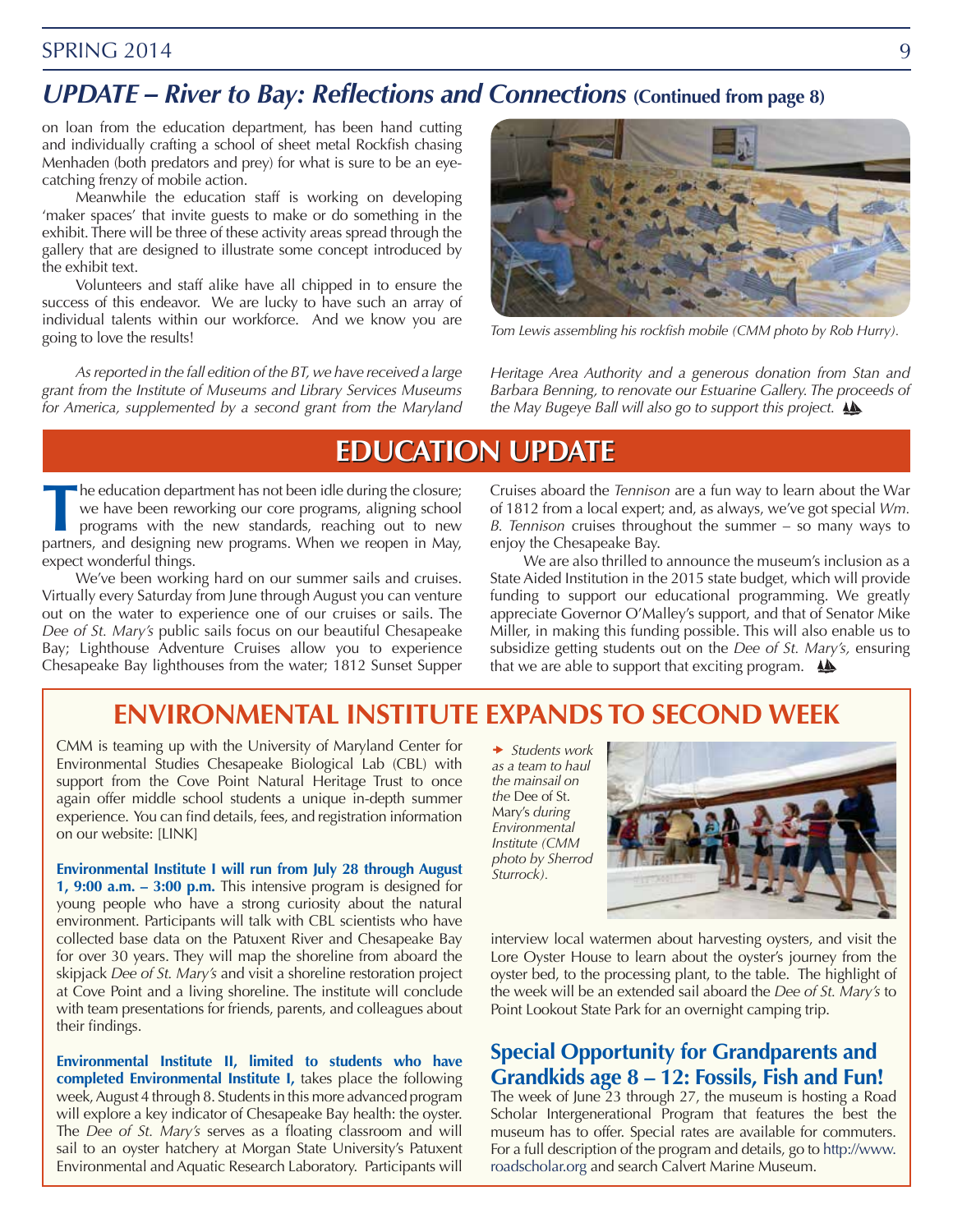#### **BUGEYE TIMES**

# **DEVELOPMENT AND MEMBERSHIP DEVELOPMENT AND MEMBERSHIP**

#### <span id="page-9-0"></span>**Announcing the PNC Waterside Concert Series**

# **Rascal Flatts – Thursday, May 29th**<br>**RASCAL FLATTS** averdavinging country group



award-winning country group Rascal Flatts will perform live Thursday, May 29 on the Calvert Marine Museum's PNC Waterside Pavilion. Rascal Flatts debuted in 2000 and has since sold over 22.5 million albums with 14 number one singles. Opening for Rascal Flatts is up and coming country singer Brandy Clark. Brandy has been singing and playing guitar since she

was nine years old and recently celebrated her first number one song as a writer with "Better Dig Two" recorded by The Band Perry.

#### **Thompson Square – Friday, July 18**

Two-time reigning country music duo Thompson Square will perform live on our newly renovated PNC Waterside Pavilion. Their latest single *Everthing I Shouldn't Be Thinking About* is rising in the top 10 and is the follow-up to their #1 smash hit *If I Didn't Have You.* Their break-through #1 hit *Are You Gonna Kiss Me or Not* is another great song they'll play for you live at the museum. Tickets for the show are \$38 and \$48.

# **Under the Sun Tour: Sugar Ray,<br>
Uncle Kracker, Smashmouth and the<br>
Gin Blossoms – Sunday, July 27<br>
Mark your calendar to hear Sugar Ray, Smashmouth, Uncle**

Kracker, and the Gin Blossoms perform four hours of live music on the Waterside stage. Gates will open early and hit after hit will fill the night. The kids will recognize Smash Mouth hits from the Shrek movies like *All Star, I'm a Believer* and *Walkin on the Sun.* Enjoy great hits like *Smile* and *Follow Me* from Uncle Kracker and the Gin Blossoms' *Hey Jealousy, Follow You Down*, and *Found Out About You*. Of course you can't forget about Sugar Ray's *Fly, Someday, When It's Over,* and *Every Morning*. There is something to fit every musical taste.

Tickets for the last concert are priced at \$39 & \$49. A member's Eblast will be sent with the passwords and details about on-sale dates for both shows. Tickets will be available online at www.calvertmarinemuseum.com, at 1-800-787-9454, or in person at Prince Frederick Dodge/Jeep.

*Proceeds from the Waterside Concert Series support the exhibits and exciting programs offered at the Calvert Marine Museum. This event would not be possible without the generous support of many local businesses. Waterside 2014 sponsors include: Prince Frederick Ford/Jeep/Dodge, PNC Bank, Bozick Distributors, Inc., Directmail. com, Holiday Inn Solomons, All American Harley-Davidson, Quality Built Homes, Roy Rogers, Tidewater Dental, 98.3 Star FM, Bay Weekly, Comcast Cable Communications, Metrocast, Quick Connections, Southern Maryland Newspapers, Asbury Solomons Island, Isaac's Restaurant, Jay Worch Electric, LLC, Papa John's Pizza, The McNelis Group, LLC, United Rentals and World Gym.*

#### **Bugeye Ball to be held Saturday, May 10**



**On Saturday, May 10th, the Calvert Marine Museum's Bugeye Ball welcomes you to the elegant era of the Riverboat.** The Ball Committee is designing a night to remember – a way to thank our friends and celebrate the opening of the new Harms Gallery, the

Museum Store, and other renovations that have taken place over the winter. Expect fabulous food, swinging entertainment, gaming tables, elegant décor, beautiful people and … the unexpected.

Don't miss this chance to kick off the museum's reopening in fine style. Proceeds from the Bugeye Ball will go to support our new estuarine biology exhibit, **River to Bay: Reflections and Connections.** Ball attendees will get a sneak preview of the exciting developments in this gallery, scheduled to open in October 2014.

Tickets for the event and sponsorship opportunities are available by calling Lisa Howard in the Development Office at 410- 326-2042 x16.

#### **Win a Trip to Tuscany**

Spend seven days in a private villa and receive \$2,500 toward your airfare. Stay in La Terazza, a three bedroom villa located in the medieval town of Cetona, Italy. Chances are \$75 each or 2 for \$100, and only 500 chances will be sold. Raffle ticket proceeds



will benefit the renovation of our new estuarine biology exhibit. Fill out the online entry form and you will receive a receipt for your purchase in the mail. The drawing is to be held at the Bugeye Ball on Saturday, May 10. You need not be present to win. *\* The winner is responsible for making travel arrangements. CMMS will contribute \$2,500 toward airfare. For additional details and photos of the villa visit La Terazza.*

#### **Renew Your Membership!**

Museum members receive many benefits, including the opportunity to order concert tickets a week prior to the general public – the best way to ensure yourselves a ticket. Thank you for your continued support of the museum and its work. We look forward to seeing you in our new space, at one of our many events, or at one of the unforgettable Waterside concerts. It's all about you!

Member's Reception – Sunday, May 18 – Save the Date!

We want to be sure our members have the opportunity to come and see all the changes we've made over the winter. On Sunday, May 18 from 12 noon  $-3$  pm you are invited to a members' only reception in the Harms Gallery (formerly the auditorium). Watch for your E-vite, coming soon.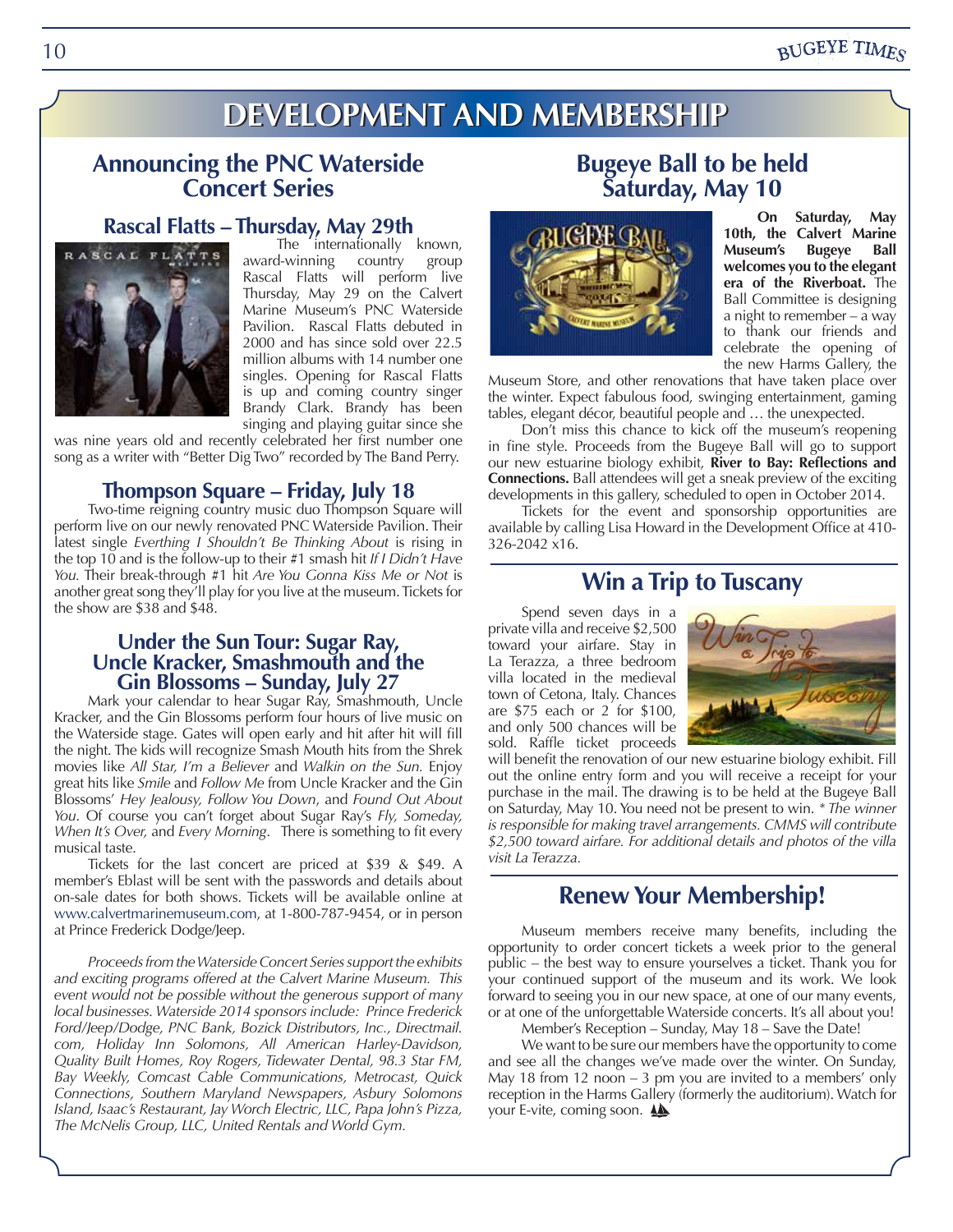### **CMM SOCIETY GOING IN NEW DIRECTIONS CMM SOCIETY GOING IN NEW DIRECTIONS**

#### *By Vanessa Gill, Development Director*

<span id="page-10-0"></span>Inder the guidance of the Board of Directors, the Calvert<br>
Marine Museum Society is in the process of refocusing<br>
our purpose and reshaping our staffing to reflect these<br>
changes. The museum has reached a point in its deve Marine Museum Society is in the process of refocusing changes. The museum has reached a point in its development when reliance on government and one major source of fundraising is no longer sufficient. We must establish the long-term financial stability of the museum using a sustainable model. This means increasing our efforts in the area of estate planning and corporate and foundation support. The addition of trust and estate lawyer Rosemary Keffler to our Board of Directors reflects this goal.

With the opening of Cove Point Lighthouse in 2012 as a weekly vacation rental, and the addition of the new Harms Gallery, it is important to maximize the income potential of these investments to realize the financial benefits for the long term support of the museum. To address these needs, we are working with the board to define two new society positions that would handle these two critical functions.

The final change relates to public relations department. In an effort to streamline our outreach, the Society has realigned the public relations responsibilities under the supervision of the museum's Deputy Director. This is now a part-time position that will handle promotion and marketing for museum events.

**Annual Report** The 2013 year brought many notable changes for the museum. We broke ground on a major renovation project, added an iconic skipjack to our collection, saw record numbers of tickets purchased for our fundraising concerts,





and discovered a new whale skeleton.

All of these memorable moments, as well as a summary of the year's activities are detailed in our 2013 Annual Report and can be found on our [website](http://www.calvertmarinemuseum.com/edit/uploads/Annual-Report-FY-13-Final-SM.pdf). Please take a moment to reflect on our successes and help us celebrate the next stage in the life of CMM. 秘

## **How to Minimize the Impacts of Maryland Inheritance Tax by Supporting the Museum**

*By Rosemary Keffler, Esq, Member of the Board of Directors*

**Maryland remains one of only a handful of states**<br>that still imposes an estate tax separate from<br>the federal estate tax. While the federal estate<br>tax currently allows for an exemption of \$5.3 million that still imposes an estate tax separate from tax currently allows for an exemption of \$5.3 million, the Maryland exemption amount is only \$1 million. This means that you, or more accurately your heirs, may end up paying a significant amount of tax simply because you were a resident of the state of Maryland when you died.

The initial reaction of many people is that they are not "millionaires" and thus will not be impacted by this tax. However, the gross estate subject to taxation

is calculated based upon all of your assets, including real estate, bank accounts, investments, vehicles, retirement funds, business interests, annuities, and death benefits from life insurance policies. It does not matter whether these assets pass to your heirs through probate, or joint ownership or beneficiary designation. If you have an ownership interest in an asset when you die, the value of that ownership interest is includable in your taxable estate. For life insurance policies, if you own the policy when you die, the policy proceeds are includable in your taxable estate. With a tax rate of 16%, the impact of this tax can be significant.

Many planning techniques are available to minimize or avoid estate tax. Planning can be difficult because there are positives and negatives to each technique, and you must determine what is appropriate for you and your family based upon your particular



facts and circumstances. One area of consideration that often is a "win-win" involves charitable giving. Charitable giving allows you to maximize the inheritance to your family, and recognize your philanthropic goals.

Charitable giving can be utilized effectively in many ways. You can make a direct lifetime gift, thereby reducing the value of your taxable estate while also potentially qualifying as a deduction on your income tax return. You can also recognize a charity to inherit at your death, and the amount of the bequest to a charity is subtracted from the value of your

taxable estate. More sophisticated techniques such as charitable gift annuities can benefit a charity and reduce your taxable estate, while also providing an income stream to you during your lifetime. In short, there are a myriad of options available that can benefit both your heirs and your favorite charities.

UPDATE – On Thursday, March 20, 2014, the Maryland Senate approved a bill to raise the Maryland estate tax exemption amount to \$1.5 million next year and to \$2 million in 2016. The exemption would then rise to \$3 million in 2017 and to \$4 million in 2018, with the Maryland estate tax to be tied to the federal exemption in 2019. Gov. Martin O'Malley must sign the bill to make it law. Stay tuned to future issues of the *Bugeye Times* for updates.  $\triangle$